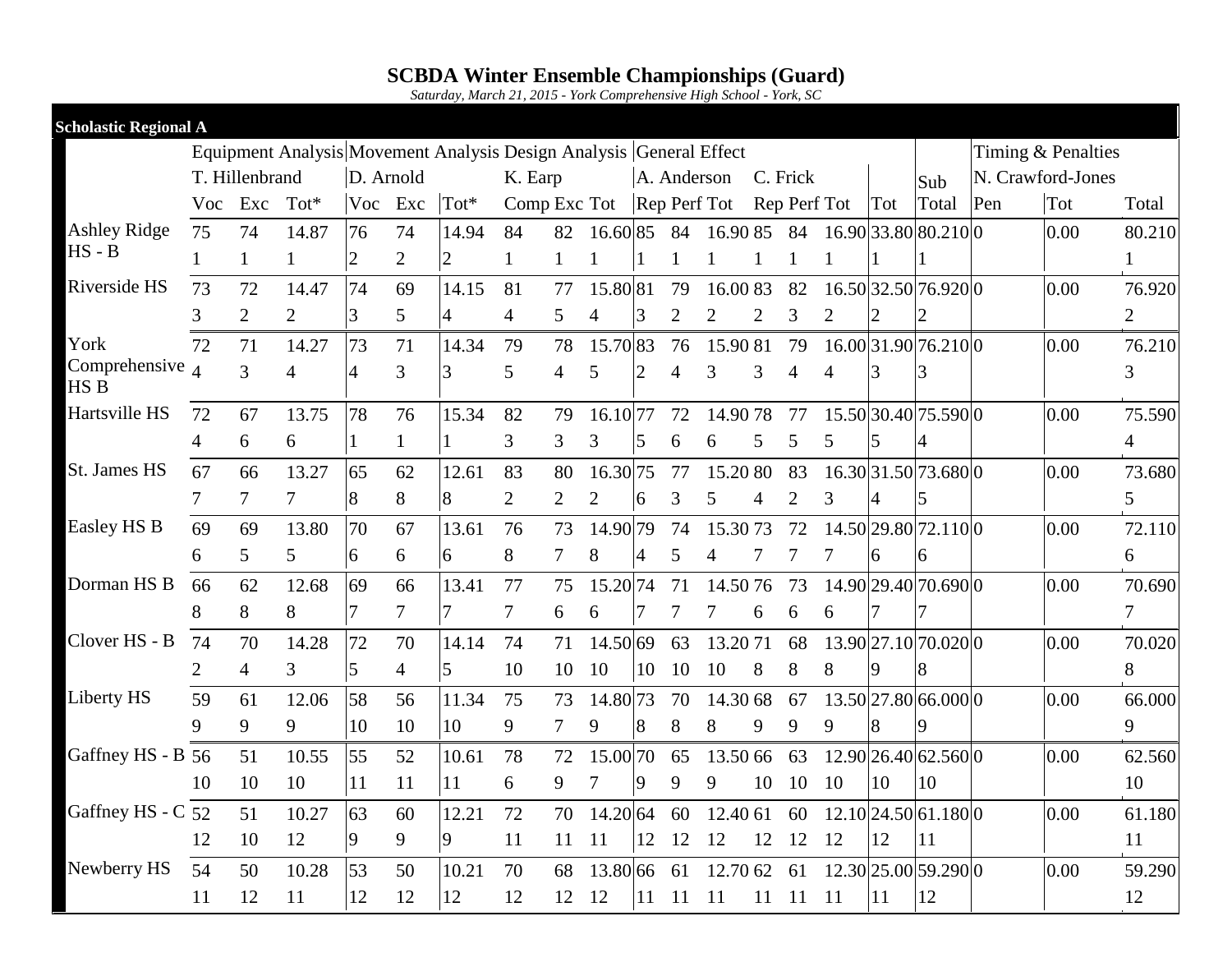|                             |                |                |                |                |                | Saturday, March 21, 2015 - York Comprehensive High School - York, SC |                           |         |          |             |    |          |   |              |   |     |                        |                   |         |                |
|-----------------------------|----------------|----------------|----------------|----------------|----------------|----------------------------------------------------------------------|---------------------------|---------|----------|-------------|----|----------|---|--------------|---|-----|------------------------|-------------------|---------|----------------|
| Cadet                       |                |                |                |                |                |                                                                      |                           |         |          |             |    |          |   |              |   |     |                        |                   |         |                |
|                             |                |                |                |                |                | Equipment Analysis Movement Analysis Design Analysis General Effect  |                           |         |          |             |    |          |   |              |   |     | Timing & Penalties     |                   |         |                |
|                             |                | T. Hillenbrand |                |                | D. Arnold      |                                                                      |                           | K. Earp |          | A. Anderson |    |          |   | C. Frick     |   |     | Sub                    | N. Crawford-Jones |         |                |
|                             | Voc            | Exc            | $Tot*$         | Voc            | Exc            | $Tot^*$                                                              | Comp Exc Tot Rep Perf Tot |         |          |             |    |          |   | Rep Perf Tot |   | Tot | Total                  | Pen               | Tot     | Total          |
| Summerville                 | 85             | 85             | 17.00          | 85             | 84             | 16.87                                                                | 80                        | 78      | 15.8089  |             | 87 | 17.6088  |   | 86           |   |     | 17.40 35.00 84.670 0   |                   | 0.00    | 84.670         |
| Cadets                      |                |                |                |                |                |                                                                      |                           |         |          |             |    |          |   |              |   |     |                        |                   |         |                |
| Carver-Edisto               | 85             | 83             | 16.74          | 79             | 77             | 15.54                                                                | 68                        | 66      | 13.4082  |             | 78 | 16.0078  |   | 78           |   |     | 15.60 31.60 77.280 0   |                   | 0.00    | 77.280         |
| Cadets                      | $\overline{2}$ | $\overline{2}$ | 3              | 3              | 3              | 3                                                                    | 5                         | 6       |          |             |    |          |   |              |   |     | $\overline{2}$         |                   |         | $\overline{2}$ |
| Mauldin Cadets 84           |                | 82             | 16.54          | 81             | 80             | 16.07                                                                | 72                        | 70      | 14.2078  |             | 76 | 15.4072  |   | 71           |   |     | 14.30 29.70 76.510 0   |                   | 0.00    | 76.510         |
|                             | 4              | $\overline{4}$ | 4              | $\overline{2}$ | $\overline{2}$ | $\overline{2}$                                                       | 3                         | 2       | 3        | 3           | 3  | 3        | 5 | 4            | 4 | 4   | 3                      |                   |         | 3              |
| Colleton                    | 86             | 83             | 16.81          | 76             | 74             | 14.94                                                                | 74                        | 69      | 14.3076  |             | 74 | 15.0077  |   | 76           |   |     | 15.30 30.30 76.350 0   |                   | 0.00    | 76.350         |
| <b>County Cadets</b>        |                | 2              | $\overline{2}$ | 5              | 5              | 5                                                                    | $\overline{2}$            | 3       |          | 4           | 4  |          | 3 | 3            | 3 | 3   | 4                      |                   |         | $\overline{4}$ |
| York                        | 78             | 75             | 15.21          | 74             | 72             | 14.54                                                                | 71                        | 68      | 13.9074  |             | 70 | 14.4073  |   | 69           |   |     | 14.20 28.60 72.250 0.3 |                   | $-0.30$ | 71.950         |
| Comprehensive $6$<br>Cadets |                | 6              | 6              | 7              | 7              | 7                                                                    | $\overline{4}$            | 4       | 4        | 5           | 5  | 5        | 4 | 6            | 5 | 5   | 5                      |                   |         | 5              |
| Dorman Cadets 81            |                | 79             | 15.94          | 78             | 76             | 15.34                                                                | 68                        | 68      | 13.60 67 |             | 63 | 13.00 64 |   | 62           |   |     | 12.60 25.60 70.480 0.9 |                   | $-0.90$ | 69.580         |
|                             | 5              | 5              | 5              | 4              | $\overline{4}$ | $\overline{4}$                                                       | 5                         | 4       | 5        |             |    |          | 8 | 8            | 8 | 8   | 6                      |                   |         | 6              |
| Saluda Cadets               | 77             | 74             | 15.01          | 75             | 73             | 14.74                                                                | 66                        | 64      | 13.00 65 |             | 63 | 12.8071  |   | 70           |   |     | 14.10 26.90 69.650 0.2 |                   | $-0.20$ | 69.450         |
|                             | 7              |                |                | 6              | 6              | 6                                                                    | 8                         | 8       | 8        | 8           |    | 8        | 6 | 5            | 6 |     |                        |                   |         | 7              |
| Hartsville                  | 75             | 71             | 14.48          | 72             | 69             | 14.01                                                                | 67                        | 65      | 13.2072  |             | 69 | 14.10 67 |   | 65           |   |     | 13.20 27.30 68.990 0.2 |                   | $-0.20$ | 68.790         |
| Cadets                      | 8              | 8              | 8              | 8              | 8              | 8                                                                    |                           |         |          | 6           | 6  | 6        |   |              |   | 6   | 8                      |                   |         | 8              |

**SCBDA Winter Ensemble Championships (Guard)**

*\* Total reflects factored subcaptions*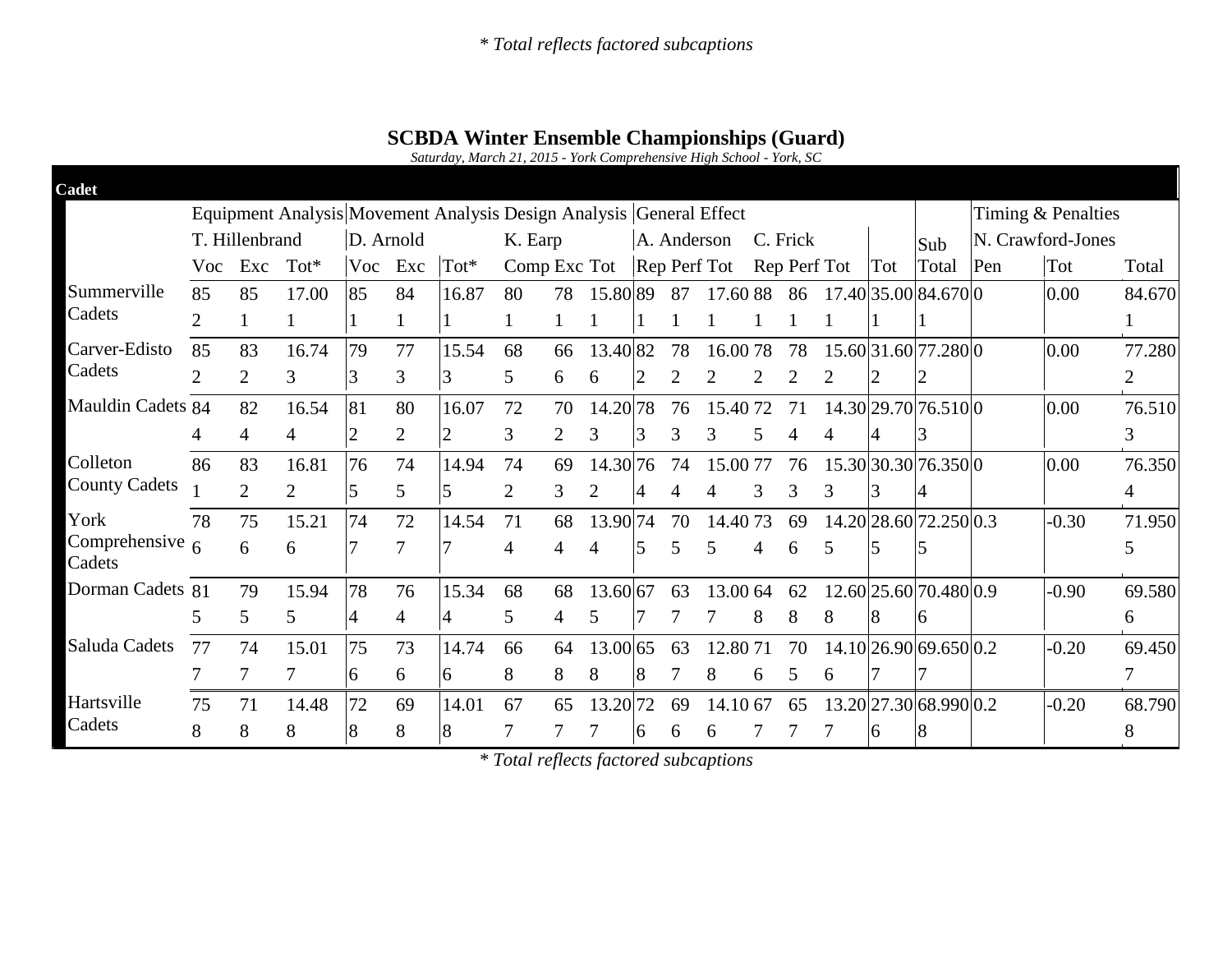*Saturday, March 21, 2015 - York Comprehensive High School - York, SC*

| <b>Scholastic AAA</b> |    |                |         |               |    |                                                                     |                                            |         |          |    |             |          |                    |          |  |   |                      |                   |         |        |
|-----------------------|----|----------------|---------|---------------|----|---------------------------------------------------------------------|--------------------------------------------|---------|----------|----|-------------|----------|--------------------|----------|--|---|----------------------|-------------------|---------|--------|
|                       |    |                |         |               |    | Equipment Analysis Movement Analysis Design Analysis General Effect |                                            |         |          |    |             |          | Timing & Penalties |          |  |   |                      |                   |         |        |
|                       |    | T. Hillenbrand |         | D. Arnold     |    |                                                                     |                                            | K. Earp |          |    | A. Anderson |          |                    | C. Frick |  |   |                      | N. Crawford-Jones |         |        |
|                       |    | Voc Exc        | $Tot^*$ |               |    | Voc Exc Tot*                                                        | Comp Exc Tot Rep Perf Tot Rep Perf Tot Tot |         |          |    |             |          |                    |          |  |   | Total                | Pen               | Tot     | Total  |
| <b>River Bluff HS</b> | 72 | 70             | 14.14   | 69            | 68 | 13.67                                                               | 70                                         | 68      | 13.80 68 |    | 65          | 13.30 69 |                    | 69       |  |   | 13.80 27.10 68.710 0 |                   | 0.00    | 68.710 |
| $-B$                  |    |                |         |               |    |                                                                     |                                            |         |          |    |             |          |                    |          |  |   |                      |                   |         |        |
| Pelion HS - B         | 67 | 64             | 13.01   | 67            | 65 | 13.14                                                               | 67                                         | 65      | 13.20.65 |    | 62          | 12.70 66 |                    | 63       |  |   | 12.90 25.60 64.950 0 |                   | 0.00    | 64.950 |
|                       |    |                |         |               |    | $\mathcal{D}_{\mathcal{L}}$                                         | 2                                          |         |          | 3. | 3           | 3        |                    |          |  |   |                      |                   |         | ◠      |
| <b>West Ashley</b>    | 63 | 60             | 12.21   | 65            | 64 | 12.87                                                               | 64                                         | 62      | 12.60 66 |    | -64         | 13.00 62 |                    | 59       |  |   | 12.10 25.10 62.780 0 |                   | 0.00    | 62.780 |
| <b>HS</b>             |    | 3              |         | $\mathcal{F}$ |    |                                                                     | 3                                          |         |          |    |             |          |                    |          |  | 3 |                      |                   |         |        |
| Spartanburg           | 61 | 59             | 11.94   | 62            | 62 | 12.40                                                               | 62                                         | 60      | 12.20 55 |    | 50          | 10.50 51 |                    | -50      |  |   | 10.10 20.60 57.140 1 |                   | $-1.00$ | 56.140 |
| HS B                  |    |                |         |               |    |                                                                     |                                            |         |          |    |             |          |                    |          |  |   |                      |                   |         | 4      |

*\* Total reflects factored subcaptions*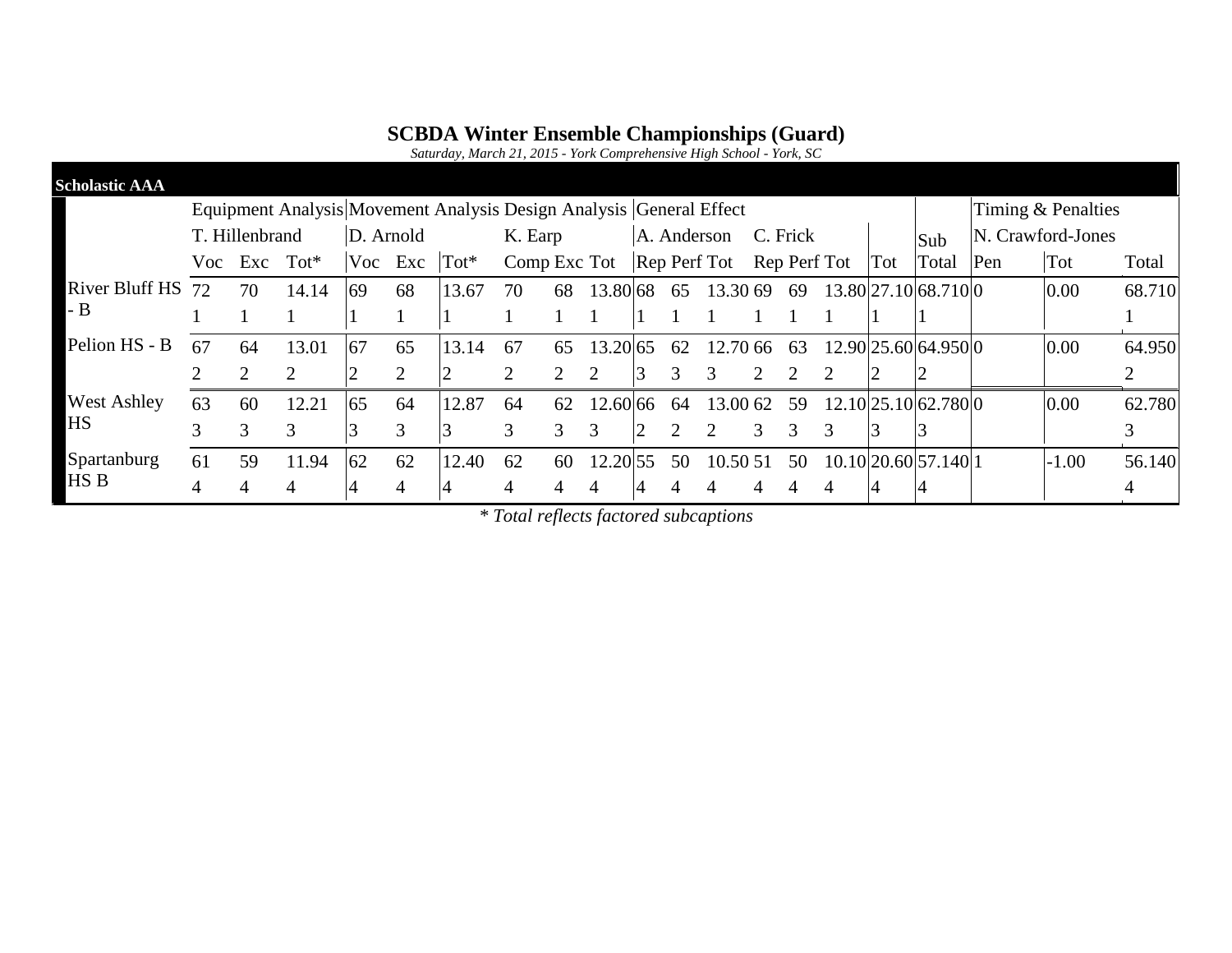*Saturday, March 21, 2015 - York Comprehensive High School - York, SC*

| <b>Scholastic AA</b>  |                |                |                |                |                |                                                                     |                                        |                |          |                |                |          |                |                |                |                |                        |     |                    |                |
|-----------------------|----------------|----------------|----------------|----------------|----------------|---------------------------------------------------------------------|----------------------------------------|----------------|----------|----------------|----------------|----------|----------------|----------------|----------------|----------------|------------------------|-----|--------------------|----------------|
|                       |                |                |                |                |                | Equipment Analysis Movement Analysis Design Analysis General Effect |                                        |                |          |                |                |          |                |                |                |                |                        |     | Timing & Penalties |                |
|                       |                | T. Hillenbrand |                | D. Arnold      |                |                                                                     | K. Earp                                |                |          |                | A. Anderson    |          |                | C. Frick       |                |                | Sub                    |     | N. Crawford-Jones  |                |
|                       | Voc            | Exc            | $Tot^*$        | Voc            | Exc            | Tot*                                                                | Comp Exc Tot Rep Perf Tot Rep Perf Tot |                |          |                |                |          |                |                |                | Tot            | Total                  | Pen | Tot                | Total          |
| <b>Ashley Ridge</b>   | 81             | 80             | 16.07          | 83             | 81             | 16.34                                                               | 83                                     | 81             | 16.40 80 |                | 78             | 15.8079  |                | 78             |                |                | 15.70 31.50 80.310 0   |     | 0.00               | 80.310         |
| $HS - A$              |                |                |                |                | $\mathbf{1}$   |                                                                     |                                        |                |          | 3              | 3              | 3        | 4              | 4              | 4              | 3              |                        |     |                    | 1              |
| <b>River Bluff HS</b> | 79             | 76             | 15.41          | 78             | 76             | 15.34                                                               | 79                                     | 77             | 15.60 81 |                | 79             | 16.00 81 |                | 80             |                |                | 16.10 32.10 78.450 0   |     | 0.00               | 78.450         |
| - A                   | 3              | $\overline{4}$ | $\overline{4}$ | 4              | $\overline{3}$ | $\overline{4}$                                                      | $\overline{2}$                         | 3              | 3        | $\overline{2}$ | $\overline{2}$ | 2        | $\overline{2}$ | $\overline{2}$ | $\overline{2}$ | $\overline{2}$ | $\overline{2}$         |     |                    | $\overline{2}$ |
| <b>Edisto HS</b>      | 80             | 78             | 15.74          | 79             | 78             | 15.67                                                               | 77                                     | 76             | 15.3078  |                | 76             | 15.4080  |                | 79             |                |                | 15.90 31.30 78.010 0   |     | 0.00               | 78.010         |
|                       | $\overline{2}$ | $\overline{2}$ | $\overline{2}$ | 3              | $\overline{2}$ | $\overline{2}$                                                      | 5                                      | $\overline{4}$ |          | 5              | 5              | 5        | 3              | 3              | 3              | 4              | 3                      |     |                    | 3              |
| <b>Mauldin HS</b>     | 79             | 77             | 15.54          | 78             | 74             | 15.08                                                               | 78                                     | 73             | 15.1079  |                | 77             | 15.6076  |                | 76             |                |                | 15.20 30.80 76.520 0.5 |     | $-0.50$            | 76.020         |
|                       | $\overline{3}$ | 3              | 3              | $\overline{4}$ | 6              | 5                                                                   | $\overline{4}$                         | 7              | 6        | 4              | 4              | 4        | 6              | 6              | 6              | 5              | 4                      |     |                    | $\overline{4}$ |
| Carolina Forest       | 78             | 74             | 15.08          | 77             | 73             | 14.88                                                               | 76                                     | 76             | 15.2077  |                | 75             | 15.2078  |                | 77             |                |                | 15.50 30.70 75.860 0   |     | 0.00               | 75.860         |
| <b>HS</b>             | 5              | 6              | 6              | 6              | $\overline{7}$ | 7                                                                   | 6                                      | 4              | 5        | 6              | 6              | 6        | 5              | 5              | 5              | 6              | 5                      |     |                    | 5              |
| Easley HS A           | 70             | 67             | 13.61          | 68             | 66             | 13.34                                                               | 79                                     | 78             | 15.7082  |                | 80             | 16.2082  |                | 81             |                |                | 16.30 32.50 75.150 0   |     | 0.00               | 75.150         |
|                       | 9              | 9              | 9              | 10             | 10             | 10                                                                  | $\overline{2}$                         | 2              | 2        |                |                |          |                |                |                |                | 6                      |     |                    | 6              |
| Pelion HS - A         | 77             | 76             | 15.27          | 80             | 76             | 15.48                                                               | 74                                     | 72             | 14.6076  |                | 74             | 15.0072  |                | 71             |                |                | 14.30 29.30 74.650 0   |     | 0.00               | 74.650         |
|                       | 6              | 4              | 5              | $\overline{2}$ | 3              | 3                                                                   | 8                                      | 8              | 8        |                |                |          | 9              | 9              | 9              |                | 7                      |     |                    | 7              |
| Dorman HS A           | 74             | 71             | 14.41          | 76             | 75             | 15.07                                                               | 75                                     | 74             | 14.9074  |                | 71             | 14.5074  |                | 73             |                |                | 14.70 29.20 73.580 0   |     | 0.00               | 73.580         |
|                       |                | 7              |                | 7              | 5              | 6                                                                   | 7                                      | 6              |          | 8              | 8              | 8        | 8              | 8              | 8              | 8              | 8                      |     |                    | 8              |
| Fort Dorchester 69    |                | 65             | 13.28          | 70             | 68             | 13.74                                                               | 73                                     | 71             | 14.4073  |                | 70             | 14.3075  |                | 74             |                |                | 14.90 29.20 70.620 0   |     | 0.00               | 70.620         |
| <b>HS</b>             | 10             | 10             | 10             | 9              | 9              | 9                                                                   | 9                                      | 9              | 9        | 9              | 9              | 9        |                |                |                | 8              | 9                      |     |                    | 9              |
| Gaffney HS - A 73     |                | 68             | 13.95          | 73             | 71             | 14.34                                                               | 72                                     | 70             | 14.2070  |                | 69             | 13.9071  |                | 70             |                |                | 14.10 28.00 70.490 0   |     | 0.00               | 70.490         |
|                       | 8              | 8              | 8              | 8              | 8              | 8                                                                   | 10                                     | 10             | 10       | 10             | 10             | 10       | 10             | 10             | -10            | 10             | 10                     |     |                    | 10             |
|                       |                |                |                |                |                |                                                                     |                                        |                |          |                |                |          |                |                |                |                |                        |     |                    |                |

*<sup>\*</sup> Total reflects factored subcaptions*